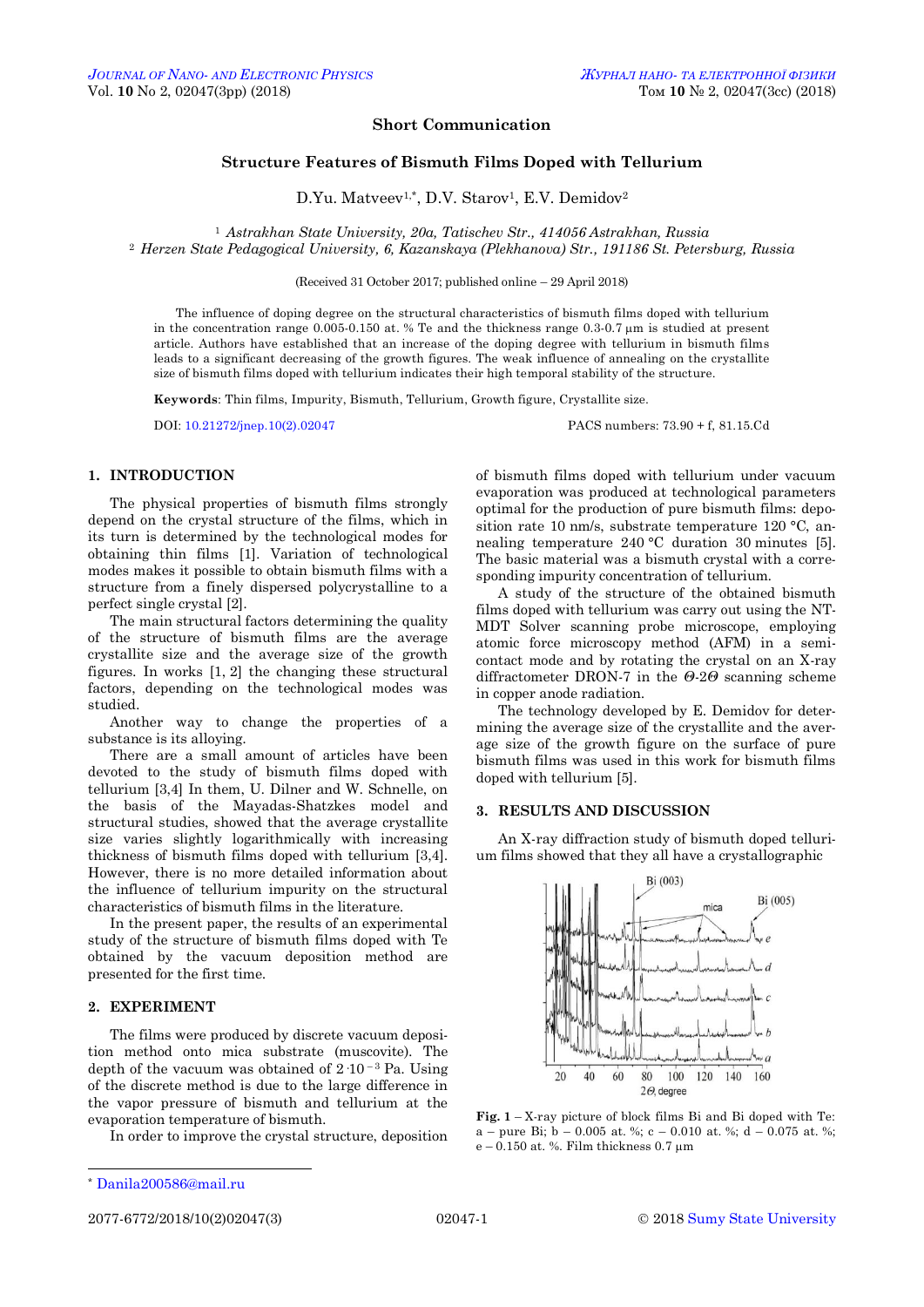D.YU. MATVEEV, D.V. STAROV, E.V. DEMIDOV *J. NANO- ELECTRON. PHYS.* **[10](#page-0-2)**, [02047](#page-0-2) [\(2018\)](#page-0-2)

orientation corresponding to the position of the (111) plane in the crystallites parallel to the plane of the substrate (Fig. 1).

The small half-width of the diffraction maxima and the degree of peak resolution at an angle of 153° degrees indicate a high perfection of the resulting block films (Fig. 1).

The presence of the triangular form of the growth figures revealed by atomic force microscopy also indicates a parallel orientation of the (111) plane of the film relative to the substrate [6]. The growth figures have the opposite orientation one of the tops triangle, which corresponds to opposite directions of the binary axis *C<sup>2</sup>* in neighboring crystallites (Fig. 2).



**Fig. 2** – AFM surface image of the doped bismuth film

So, in the process of the investigations it was found that the introduction of tellurium impurities does not significantly fluence on the crystalline structure of bismuth films, but leads to a change in the crystallites size and growth figures.

Figures 3-4 shows the dependence of the average crystallite size and the average size of the growth figures in the film plane on the concentration of tellurium impurity for films thickness 0.3 microns (solid curve) and 0.7 microns (dashed curve), respectively. Besides,



**Fig. 3** – Changing an average size of crystallites in the substrate plane as a function of the concentration of tellurium impurity (Approximate solid line for film thickness – 700 nm, dashed line – 300 nm)

Fig. 3-4 shows absolute errors in measuring the crystallites size and growth figures films for each concentration of tellurium impurity.

As can be seen from Fig. 3, the dimensions of the crystallites in bismuth-doped tellurium films subjected to annealing are smaller in comparison with films of undoped bismuth obtained with the same technological parameters and subjected to a similar annealing, but are commensurate with the crystallite size of pure bismuth films on mica not annealing [1]. The smaller size of crystallites in bismuth films doped with tellurium obtained by vacuum deposition method and subjected to annealing may be due to the weakening of the recrystallization process during annealing upon addition of tellurium to the film compared to pure bismuth films. From the structural studies shown in Fig. 3, we can make an another conclusion that the average crystallite size depends more weakly on the thickness as compared to pure bismuth films. This conclusion agrees well with the works of U. Dilner and W. Schnelle [3, 4]. Weak influence of annealing on the crystallite size of bismuth films doped with tellurium indicates their high temporal stability of the structure.



**Fig. 4** – Changing an average size of growth figures in the substrate plane as a function of the concentration of tellurium impurity (Approximate solid line for film thickness – 700 nm, dashed line – 300 nm)

In bismuth films doped with tellurium, a significant decrease the dimensions of growth figures is observed with an increase the tellurium concentration, in comparison with the growth figures in pure bismuth films [6]. The decrease dimensions of growth figures when tellurium is added to the film is probably due to a decrease in the migration ability of bismuth atoms over the film surface due to the presence of tellurium atoms (Fig. 4).

#### **4. CONCLUSION**

The main results of the research in present article are:

An increase concentration of tellurium in bismuth films leads to a substantial decrease the growth figures and a decrease the average size of the crystallites in comparison with the films of pure bismuth.

The presence of a high time stability of the structure